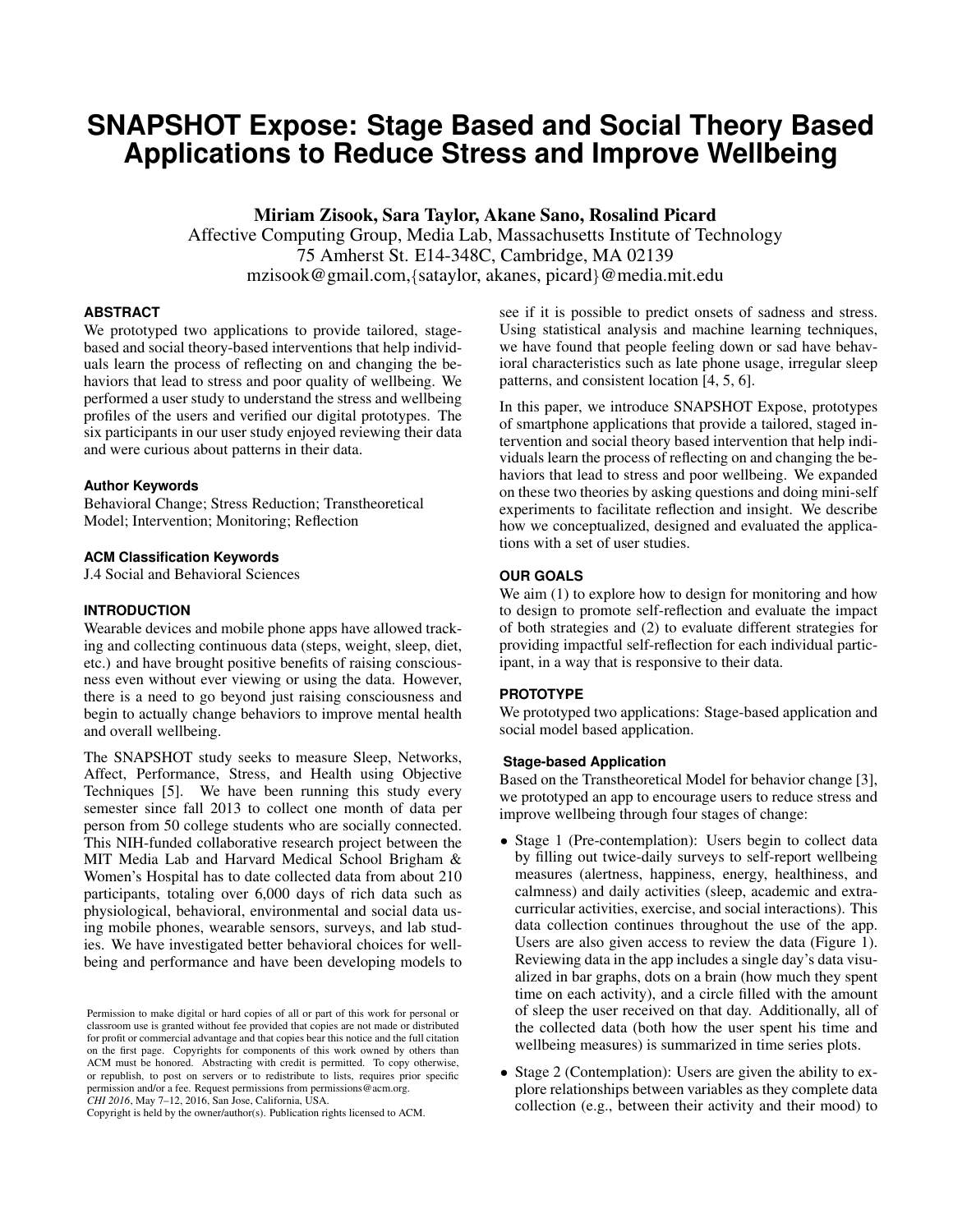

<span id="page-1-0"></span>Figure 1. During stage 1 the user can review a summary of how they spent their time and how the felt. The top shows a single day's review and the line graphs show all data collected.

cultivate psychological mindedness. To do this, they drag a star over each part of the relationship they'd like to highlight. In Figure [2,](#page-1-1) users are able to notice and save connections that interest them between how they feel and what they are doing.

- Stage 3 (Preparation): Users are encouraged to begin generating questions based on their data. They are given a framework to identify variables they are interested in and the app helps them turn those into a question. The app requires that they consider and enter a hypothesis of their own before we show them data. After they enter their hypothesis, they are shown data they have collected so far about the relationships they identified. For example, in Figure [3,](#page-2-0) the user completes a question about sleep duration and overall wellbeing and is asked to write a hypothesis. After they fill out their hypothesis, they are able to see the relationship between their sleep duration and wellbeing score and are asked to fill out what they see the data (Figure [4](#page-2-1) for an example). This implementation of the preparation stage relies heavily on helping the user explore the data instead of just viewing the data as many popular health apps do today.
- Stage 4 (Action): Users are encouraged to engage in mini self-experiments to build self-efficacy. After they follow through with seven days of the experiment, they can see



<span id="page-1-1"></span>Figure 2. During stage 2, users can save relationships between how they feel and what they are doing using connected stars. These connections are saved and available during a later stage.

their results. For example, in Figure [5](#page-2-2) we see several examples of mini-behavior change experiments and in Figure [6](#page-2-3) we see how the user is able to personalize their selected experiment of how slightly longer sleep duration affects their stress level. After the user completes seven days of experimentation, they can see their results (Figure [7\)](#page-3-4). In this example, the user reduces stress level by sleeping longer.

In this prototype, we did not implement how the app evaluates which stage each user is and when he/she moves to another stage. However, we could evaluate their behaviors (sleep, exercise, social interactions) and their self-reported stress scale and mental health scores or ask if they are ready to move to next stages.

## **Social Theory-based Application**

Based on observational learning in the social cognitive theory and the social comparison theory [\[2\]](#page-3-5), we also prototyped stack graphs [\(8\)](#page-3-6) to compare daily behaviors (sleep, exercise, academic activities, extra-curricular activities, naps) of two groups (stress vs calm, happy vs sad, and good vs poor sleepers) based on the data from the top and the bottom 20% of our first four cohorts.

#### **USER STUDY**

After finishing the normal study period of 30 days, some participants participated in an optional follow-up study, where we interviewed 6 participants (Male: 4, Age: 18 - 20) about stress, SNAPSHOT study and our prototypes and asked them to fill out qualitative and quantitative surveys.

In order to evaluate our prototypes and to understand the thought process of a participant when interacting with our prototypes, each participant was given a brief introduction to the prototypes and then asked to interact with them after a prompt was given. These prompts were paired with the four different stages of the stage model and included a typical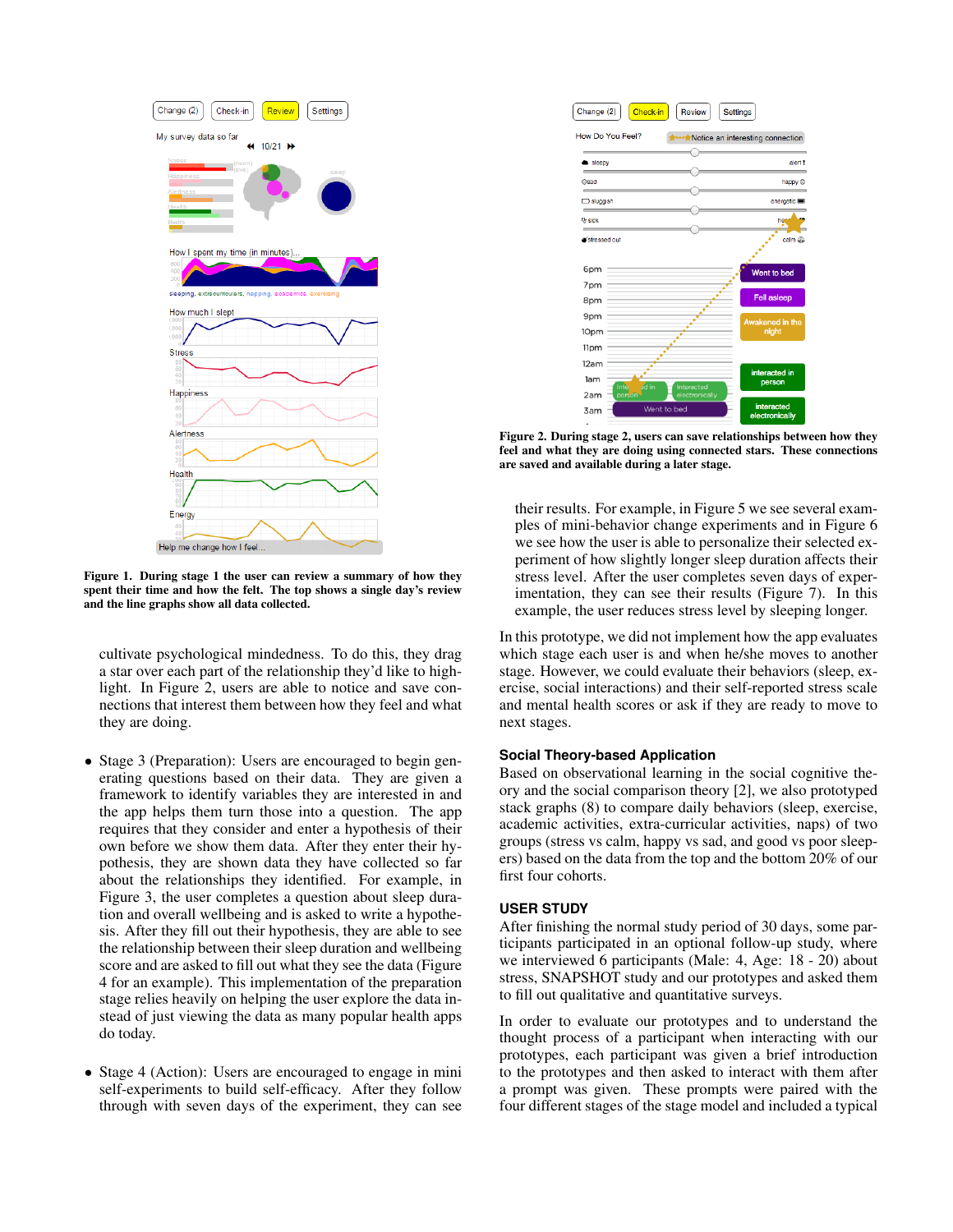| Change (3)<br>Check-in<br>Review<br>Settings                                                                                                                      | Change (4)                                                                 |
|-------------------------------------------------------------------------------------------------------------------------------------------------------------------|----------------------------------------------------------------------------|
| You've noticed some connections between what you do and how you<br>feel. In this stage you can use your data to ask questions and explore<br>these relationships. | You've been exp<br>what you do and<br>opportunity to ex<br>makes you feel. |
| What I've noticed<br>Run the of Calm                                                                                                                              | Set up an experi<br>questions                                              |
| Emily 9/30***** Stressed out                                                                                                                                      | Is how mi<br>冋                                                             |
| I am wondering if<br>ö<br>how much I sleep                                                                                                                        | Is going to<br>▣                                                           |
| Is related to                                                                                                                                                     | Is using s<br>▣                                                            |
| Ö.<br>my overall wellbeing                                                                                                                                        | Is spendi<br>▣<br>wellbeing?                                               |
| What do you think the relationship might be?                                                                                                                      | This is the<br>冋                                                           |
| I think there is an optimal amount of sleep for me to<br>have a minimal amount of stress.                                                                         | Make up<br>▣                                                               |
|                                                                                                                                                                   | View the resu                                                              |
| What does my data show? $\Box$                                                                                                                                    |                                                                            |

<span id="page-2-0"></span>Figure 3. During stage 3 of the app, users are able to see interactions within their personal data. In order to see these, however, users are required to first ask a question and enter a hypothesis of what they think the relationship might be.



<span id="page-2-1"></span>Figure 4. After a user hypothesizes about a relationship (Fig. [3\)](#page-2-0), they can view the actual relationship based on their data and see if the data are consistent with their thinking (or not). In this example, the red line shows the average trend line and the blue region shows the 95% confidence interval of the trend line.

daily check-in (fill out the daily survey and review the data) (stage 1), noticing a connection between two parameters in a daily survey (stage 2), viewing relationship of the data (stage 3), and setting up and seeing the results of a small behavior change experiment (stage 4). We asked them to think aloud as they reviewed and interpreted their data and asked them questions about it.

In addition, we showed the stack graphs to compare daily behaviors of two groups and asked each participant which graphs they wanted to see and why.

#### **RESULTS**

During their individual interviews, all of the participants of this user study reported that they were stressed in general. Their Perceived Stress Scale scores were  $17.8-18.5 \pm 4.6$ (pre-SNAPSHOT study) and  $16.8 \pm 3.7$  (post-SNAPSHOT study) which were higher than the average of this age population  $(14.2)[1]$  $(14.2)[1]$ . Note that because a participant omit-

|                                                                                                                                                                                                                           |           | Check-in<br>Change (4)<br>Review<br><b>Settings</b>                  |  |
|---------------------------------------------------------------------------------------------------------------------------------------------------------------------------------------------------------------------------|-----------|----------------------------------------------------------------------|--|
| You've been exploring questions about the relationships between<br>what you do and how you feel. In this stage you will have an<br>opportunity to experiment by making a change and finding out how it<br>makes you feel. |           |                                                                      |  |
|                                                                                                                                                                                                                           | questions | Set up an experiment to discover the answers to some of your         |  |
|                                                                                                                                                                                                                           | ▣         | Is how much I sleep related to my stress level?                      |  |
|                                                                                                                                                                                                                           | ▣         | Is going to bed late related to my overall wellbeing?                |  |
|                                                                                                                                                                                                                           | ▣         | Is using stimulants related to feeling stressed out?                 |  |
|                                                                                                                                                                                                                           | ▣         | Is spending more time exercising related to my overall<br>wellbeing? |  |
|                                                                                                                                                                                                                           | ▣         | This is the question I made up                                       |  |
|                                                                                                                                                                                                                           | ▣         | Make up a new question                                               |  |
|                                                                                                                                                                                                                           |           | View the results of your past experiments                            |  |

<span id="page-2-2"></span>Figure 5. During stage 4, users are encouraged to set up miniexperiments to see if they can improve a part of their wellbeing. This figure shows examples of mini-experiments that a user can choose from or the user can make up her own mini-experiment.

| Right now I                                               |  |  |
|-----------------------------------------------------------|--|--|
| sleep 6.60 hours per night<br>¢                           |  |  |
|                                                           |  |  |
| 8                                                         |  |  |
|                                                           |  |  |
| my average daily rating of overall wellbeing is 52.65/100 |  |  |
|                                                           |  |  |
| What would happen if I                                    |  |  |
|                                                           |  |  |
| sleep 7.0<br>hours per night instead?                     |  |  |
|                                                           |  |  |
| Help me find out<br>п                                     |  |  |
|                                                           |  |  |

<span id="page-2-3"></span>Figure 6. After selecting a mini-experiment in stage 4, the user can set up the details of the mini-experiment about sleep and stress. During this part of the set up the user is shown his averages so that he can make realistic goals.

ted a pre-study PSS question, we estimated the PSS score for this participant and give a range for the prestudy PSS average. The top two reported stressors were "excessive school work" (100% of participants), and "not enough sleep" (83.3%). They reported that other people around them are highly stressed. Participants also reported that taking a break and doing non-school work, being social, and being organized by using a checklist might help their stress.

In our interviews, we obtained evidence that using this app would make their data more accurate, on time, and complete. Additionally, the participants liked the patterns, data, and charts that were built into the app; however, they reported that these features were more fun than useful. The general emotional response to seeing their data from the SNAPSHOT study varied from surprise and concern to self-awareness.

Participants were very interested in the actual numeric values of the trends in their data and had an idea that theres an "optimal" amount of sleep especially when their data provided